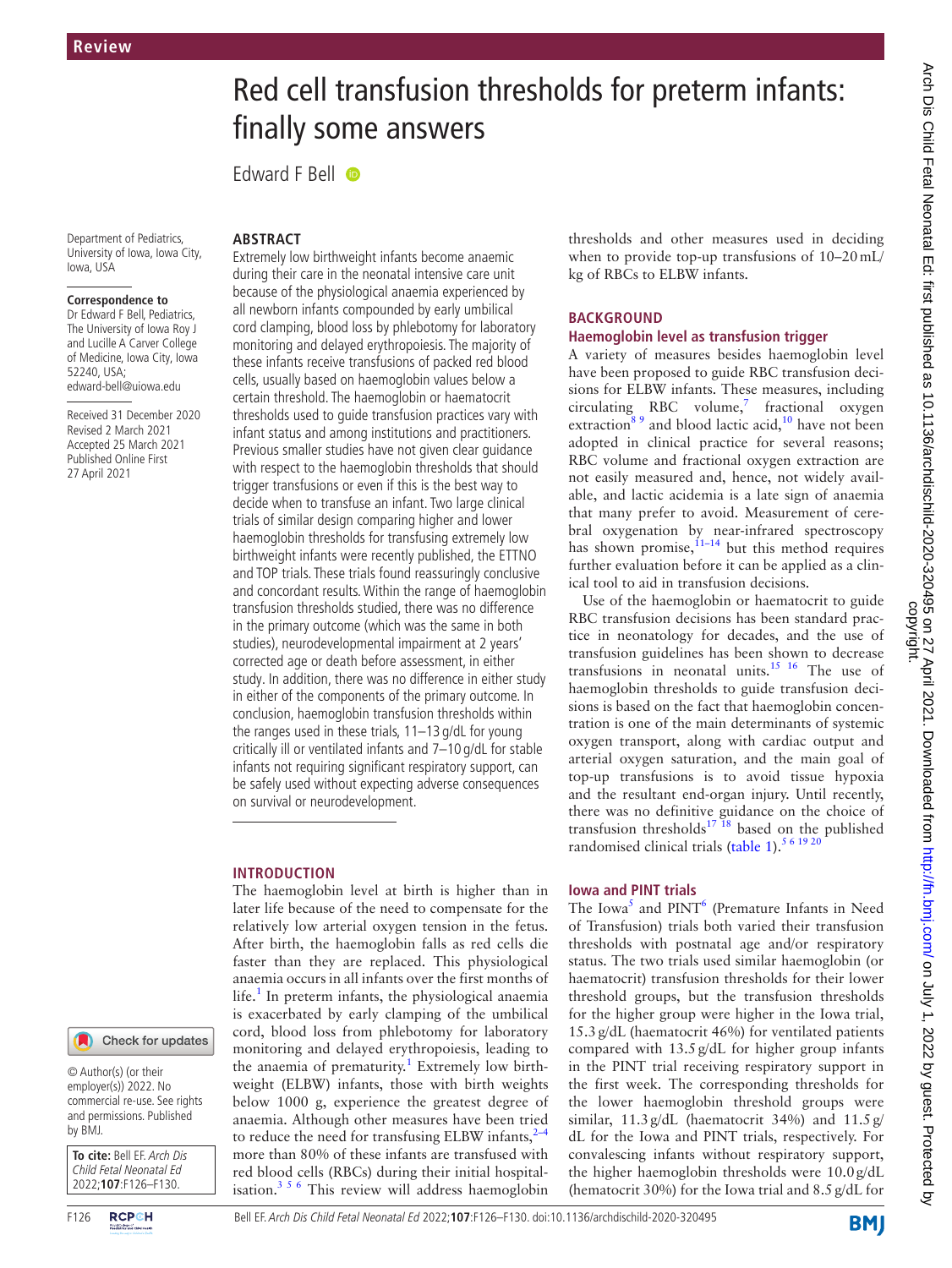<span id="page-1-0"></span>

| Randomised trials published before 2020 comparing higher and lower haemoglobin transfusion thresholds for preterm infants<br>Table 1 |                         |                  |                         |                  |                            |       |
|--------------------------------------------------------------------------------------------------------------------------------------|-------------------------|------------------|-------------------------|------------------|----------------------------|-------|
|                                                                                                                                      | lowa trial <sup>5</sup> |                  | PINT trial <sup>6</sup> |                  | Taiwan trial <sup>20</sup> |       |
| Transfusion threshold group                                                                                                          | Higher                  | Lower            | Higher                  | Lower            | Higher                     | Lower |
| Highest haemoglobin threshold,* g/dL                                                                                                 | 15.3                    | 11.3             | 13.5                    | 11.5             | 15.0                       | 11.7  |
| Lowest haemoglobin threshold, g/dL                                                                                                   | 10.0                    | 7.3              | 8.5                     | 7.5              | 10.0                       | 7.3   |
| No of subjects                                                                                                                       | 51                      | 49               | 228                     | 223              | 17                         | 19    |
| Mean gestational age, weeks                                                                                                          | 28                      | 28               | 26                      | 26               | 29                         | 29    |
| Mean haemoglobin, t g/dL                                                                                                             | 11.0                    | 8.3              | 11.2                    | 10.1             | 10.3                       | 10.4  |
| Mean no of transfusions                                                                                                              | 5.2                     | 3.3 <sup>‡</sup> | 5.7                     | 4.9              | 3.8                        | 2.5   |
| Mean no of RBC donor exposures                                                                                                       | 2.8                     | 2.2              | 2.6                     | 2.1 <sup>‡</sup> |                            |       |
| Infants never transfused. %                                                                                                          | 12                      | 10               | 5                       | 11 <sup>‡</sup>  |                            |       |
| Died, %                                                                                                                              |                         | $\overline{4}$   | 18                      | 19               | 6                          | 11    |

\*Thresholds varied with postnatal age and/or respiratory support; haematocrit thresholds converted to haemoglobin levels by dividing by 3.

†Mean haemoglobin levels at age 6 weeks in Iowa trial, at age 4 weeks in PINT trial and at day 30 in Taiwan trial.

‡Statistically significant difference, higher vs lower, p<0.05.

the PINT trial; the lower haemoglobin thresholds were 7.3g/dL (haematocrit 22%) for the Iowa trial and 7.5g/dL for the PINT trial.

In terms of early outcomes, the Iowa and PINT trials found no clear difference between lower and higher haemoglobin transfusion thresholds except for fewer transfusions with lower transfusion thresholds in both trials and more frequent apnoea with lower transfusion thresholds in the Iowa trial. However, both trials found intriguing hints of possible neurological effects from maintaining the haemoglobin at different levels. The Iowa trial revealed more frequent severe cranial ultrasound abnormalities among the lower threshold infants in an unplanned post hoc analysis but, paradoxically, smaller brain volumes and poorer performance on certain neurocognitive tests by a small cohort from the higher threshold group at school age.<sup>21 22</sup> The PINT trial disclosed a nearly significant increase in the OR of cognitive delay at 18 months for the lower threshold group using the prespecified 2 SD (<75) cut-off for the Bayley-II Mental Devel-opmental Index (MDI) score.<sup>[23](#page-4-8)</sup> When a post hoc analysis was performed using a cut-off of 1 SD (<85), the increased odds of cognitive delay in the lower threshold group became significant.

#### **ETTNO and TOP trials**

In view of the continuing lack of definitive guidance for choosing transfusion thresholds for ELBW infants and the need for more information about the impact of early haemoglobin levels on brain development, two large randomised trials were undertaken, and the results of these trials have been recently published. $^{24,25}$ 

#### **ETTNO trial**

The ETTNO (Effects of Transfusion Thresholds on Neurocog-nitive Outcomes of Extremely Low-Birth-Weight Infants) trial<sup>[24](#page-4-9)</sup> enrolled 1013 infants in 36 European centres between 2011 and 2014; 96.4% of the infants were enrolled at 32 centres in Germany. The patients had birth weights between 400 and 1000 g and gestational ages of 29 weeks or less. They were randomly assigned within 72 hours of birth to higher or lower haematocrit transfusion thresholds, which varied with postnatal age and health status, critical or noncritical [\(table](#page-1-1) 2).

These thresholds were applied throughout the infant's hospital stay. The primary outcome was neurodevelopmental impairment at 2 years or death before assessment. Neurodevelopmental

<span id="page-1-1"></span>

| Haemoglobin transfusion thresholds and primary outcome for ETTNO and TOP trials<br>Table 2 |                                                                                       |              |          |                                                                                        |                        |                              |                        |                              |
|--------------------------------------------------------------------------------------------|---------------------------------------------------------------------------------------|--------------|----------|----------------------------------------------------------------------------------------|------------------------|------------------------------|------------------------|------------------------------|
| Study                                                                                      | ETTNO trial <sup>24</sup>                                                             |              |          | TOP trial <sup>25</sup>                                                                |                        |                              |                        |                              |
| Transfusion threshold group                                                                | Higher                                                                                |              | Lower    |                                                                                        | Higher                 |                              | Lower                  |                              |
| Severity stratum                                                                           | <b>Critical</b>                                                                       | Non-critical | Critical | Non-critical                                                                           | Respiratory<br>support | No<br>respiratory<br>support | Respiratory<br>support | No<br>respiratory<br>support |
| Haemoglobin threshold,* g/dL                                                               |                                                                                       |              |          |                                                                                        |                        |                              |                        |                              |
| Week 1                                                                                     | 13.7                                                                                  | 11.7         | 11.3     | 9.3                                                                                    | 13.0                   | 12.0                         | 11.0                   | 10.0                         |
| Weeks 2-3 (ETTNO) or 2 (TOP)                                                               | 12.3                                                                                  | 10.3         | 10.0     | 8.0                                                                                    | 12.5                   | 11.0                         | 10.0                   | 8.5                          |
| Week $>3$ (ETTNO) or $\geq 3$ (TOP)                                                        | 11.3                                                                                  | 9.3          | 9.0      | 7.0                                                                                    | 11.0                   | 10.0                         | 8.5                    | 7.0                          |
| Primary outcome                                                                            | Neurodevelopmental impairment at 2 years' corrected age or<br>death before assessment |              |          | Neurodevelopmental impairment# at 2 years' corrected age or<br>death before assessment |                        |                              |                        |                              |

\*Thresholds varied with postnatal age and/or degree of illness<sup>[24](#page-4-9)</sup> or level of respiratory support<sup>25</sup>; haematocrit thresholds<sup>24</sup> were converted to haemoglobin levels by dividing by 3.

†Neurodevelopmental impairment defined as any of the following: (1) cognitive deficit, defined as Bayley-II Mental Developmental Index (MDI) score <85, Bayley-II cognitive raw score below the lower margin of the MDI, inability to be tested because of severe impairment, another cognitive test score of >1 SD below the mean or assessment by the child's paediatrician of cognitive deficit; (2) cerebral palsy, defined according to the Surveillance of Cerebral Palsy in Europe network; or (3) severe visual or hearing impairment, defined as best-corrected visual acuity of <6/60 and/or need for hearing aid or cochlear implant.

‡Neurodevelopmental impairment defined as any of the following: (1) cognitive delay, defined as Bayley-III composite cognitive score <85; (2) moderate or severe cerebral palsy, defined as Level II or higher on the Gross Motor Function Classification System<sup>26</sup>; (3) severe vision loss, defined as corrected visual acuity in the better eye of <20/200; or (4) severe hearing impairment, defined as bilateral hearing loss requiring hearing aids or cochlear implants.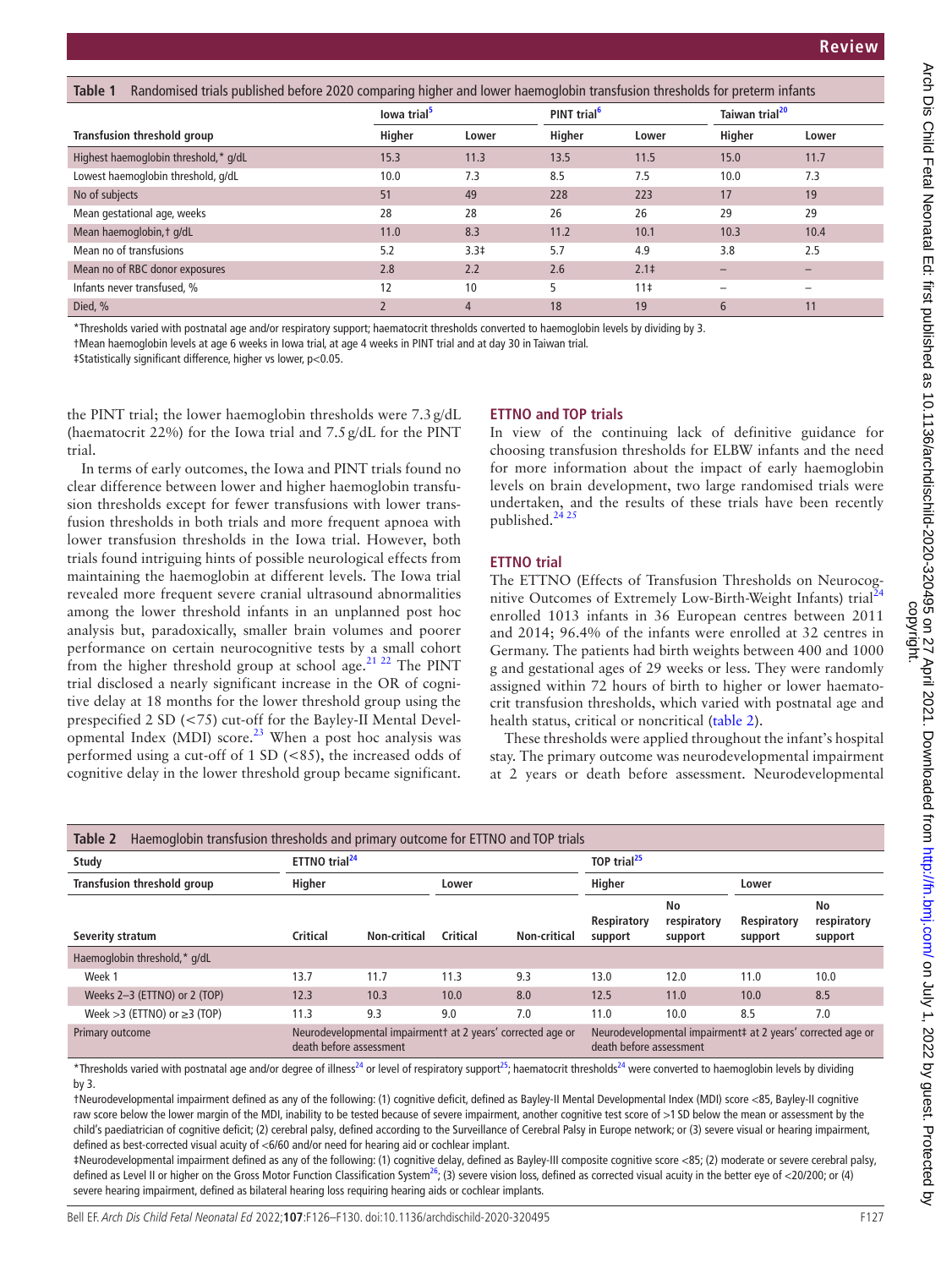<span id="page-2-0"></span>

| Primary and main secondary outcomes in ETTNO and TOP trials<br>Table 3      |                     |                                                        |                       |                         |  |
|-----------------------------------------------------------------------------|---------------------|--------------------------------------------------------|-----------------------|-------------------------|--|
|                                                                             |                     | ETTNO trial <sup>24</sup>                              |                       | TOP trial <sup>25</sup> |  |
| Transfusion threshold group                                                 | Higher              | Lower                                                  | Higher                | Lower                   |  |
| No of subjects randomised                                                   | 492                 | 521                                                    | 911                   | 913                     |  |
| Mean gestational age, weeks                                                 | 26                  | 26                                                     | 26                    | 26                      |  |
| Approximate haemoglobin separation between higher and lower groups*         | $1.0$ g/dL          |                                                        | $2.0$ g/dL            |                         |  |
| Infants with delayed cord clamping or cord milking, %                       | 63                  | 61                                                     | 27                    | 24                      |  |
| No of subjects with primary outcome, neurodevelopmental impairment or death | 450                 | 478                                                    | 845                   | 847                     |  |
| Overall follow-up rate per study including both Higher and Lower groups, %  | 91.6                |                                                        | 92.8                  |                         |  |
| Primary outcome, %                                                          | 44.4                | 42.9                                                   | 50.1                  | 49.8                    |  |
| $-$ OR <sup>24</sup> or adjusted relative risk <sup>25</sup> (95% CI)       | 1.05 (0.80 to 1.39) |                                                        | $1.00$ (0.92 to 1.10) |                         |  |
| Death, %                                                                    | 8.3                 | 9.0                                                    | 16.2                  | 15.0                    |  |
| $-$ OR <sup>24</sup> or adjusted relative risk <sup>25</sup> (95% CI)       | 0.91 (0.58 to 1.45) |                                                        | 1.07 (0.87 to 1.32)   |                         |  |
| Neurodevelomental impairment, %                                             | 37.6                | 35.9                                                   | 39.6                  | 40.3                    |  |
| $-$ OR <sup>24</sup> or adjusted relative risk <sup>25</sup> (95% CI)       | 1.12 (0.83 to 1.51) |                                                        | $1.00$ (0.88 to 1.13) |                         |  |
| Mean no of transfusions                                                     | 2.6                 | $1.7+$                                                 | 6.2                   | 4.4 <sup>‡</sup>        |  |
| Infants never transfused, %                                                 | 21                  | 40‡                                                    | $\overline{3}$        | 12 <sup>‡</sup>         |  |
| Necrotising enterocolitis§, %                                               | 5.3                 | 6.2                                                    | 10.0                  | 10.5                    |  |
| Patent ductus arteriosus§, %                                                | 41.5                | 37.8                                                   | 44.5                  | 47.8                    |  |
| Retinopathy of prematurity§, grade $\geq$ 3, %                              | 15.9                | 13.0                                                   | 19.7                  | 17.2                    |  |
| Severe intraventricular haemorrhage or periventricular leucomalacia§¶       |                     | No significant difference<br>No significant difference |                       |                         |  |
| Bronchopulmonary dysplasia**                                                | 28.4                | 26.0                                                   | 59.0                  | 56.3                    |  |

\*Estimated from figure 2 for the ETTNO trial and from figure 2A for the TOP trial.

†Unable to compute p value for means, although the medians reported in eTable  $2^{24}$  were 2 and 1, and the IQRs overlapped.

‡Significantly different (p<0.05), higher vs lower transfusion threshold group.

§The differences between higher and lower groups were not significant for either trial.

¶The values are not comparable between studies because severe intraventricular haemorrhage and periventricular leucomalacia were combined in TOP but not in ETTNO.

\*\*Bronchopulmonary dysplasia defined as oxygen use at 36 weeks' postmenstrual age.

impairment was defined as any of the following: (1) cognitive deficit, defined as Bayley-II MDI score <85or inability to be tested because of severe impairment, score on another cognitive test more than 1 SD below the mean, or paediatrician's assessment of cognitive deficit; (2) cerebral palsy; (3) severe visual or hearing impairment, defined as best-corrected visual acuity of less than 6/60 and/or need for hearing aid or cochlear implant. Several secondary outcomes were also recorded. The study was powered to detect a 10% difference in the primary outcome.

The primary outcome was ascertained for 928 infants (91.6%, a nearly equal percentage in both treatment groups). The rate of the primary outcome, neurodevelopmental impairment or death before assessment, was not significantly different between groups: 44.4% in the higher threshold group and 42.9% in the lower threshold group [\(table](#page-2-0) 3). There were also no significant differences in secondary outcomes, including the components of the primary outcome.

#### **TOP trial**

The TOP (Transfusion of Prematures) trial<sup>25</sup> enrolled 1824 infants between 2012 and 2017. The study was conducted in 19 centres (41 hospitals) of the Eunice Kennedy Shriver National Institute of Child Health and Human Development Neonatal Research Network. The patients had birth weights of 1000 g or less and gestational ages of 22 through 28 weeks. They were randomly assigned within 48 hours of birth to higher or lower haemoglobin transfusion thresholds, which varied with postnatal age and whether the infant was receiving respiratory support [\(table](#page-1-1) 2). These thresholds were applied throughout the infant's hospital stay. The primary outcome was neurodevelopmental impairment at 2 years (22–26 months' corrected age) or death before assessment. Neurodevelopmental impairment was

defined as any of the following: (1) cognitive delay, defined as Bayley-III composite cognitive score <85; (2) moderate or severe cerebral palsy, defined as Level II or higher on the Gross Motor Function Classification System<sup>26</sup>; (3) severe vision loss or hearing impairment, defined as corrected visual acuity in the better eye of less than 20/200 and/or hearing loss requiring hearing aid or cochlear implant. A number of secondary outcomes were also recorded. The study was powered to detect a 7% difference in the primary outcome.

The primary outcome was ascertained for 1692 infants (92.8%, a nearly equal percentage in both treatment groups). The rate of the primary outcome, neurodevelopmental impairment or death before assessment, was not significantly different between groups: 50.1% in the high threshold group and 49.8% in the low threshold group [\(table](#page-2-0) 3). There were also no significant differences in secondary outcomes, including the components of the primary outcome.

#### **WHAT WE HAVE LEARNED FROM THE ETTNO AND TOP TRIALS**

Rarely are we treated to two large, well-designed trials being published within weeks of each other that show identical and conclusive results, as with the ETTNO and TOP trials. We now know that, within the bounds of the transfusion thresholds used in these trials, there is no evidence of any advantage for ELBW infants to a policy of maintaining higher haemoglobin levels in the first weeks of life by using higher haemoglobin or haematocrit transfusion thresholds. In particular, there is no evidence to date of any neurological advantage to having higher haemoglobin levels. Of course, we cannot rule out the possibility that even higher haemoglobin levels, as targeted in the higher threshold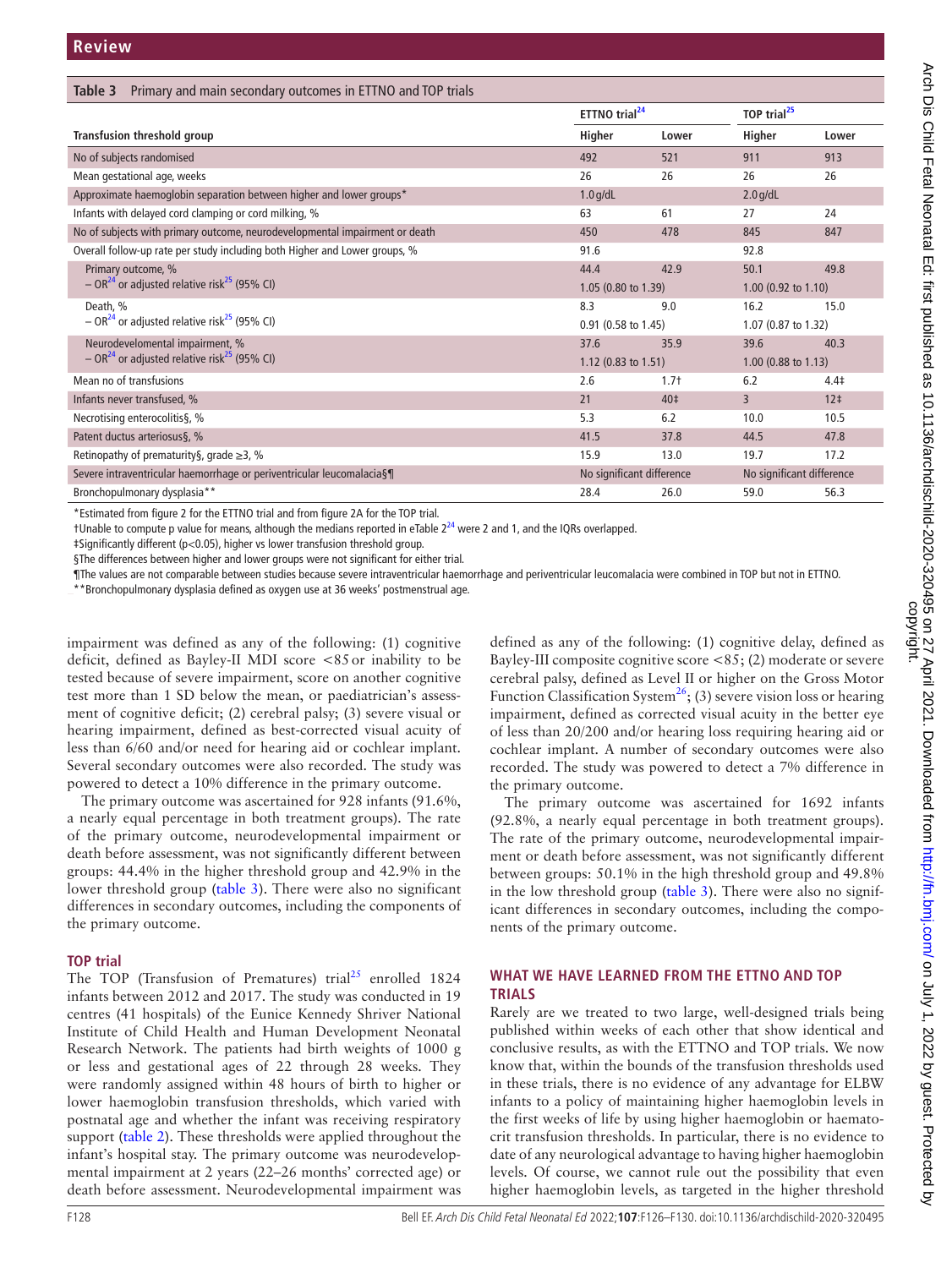Arch Dis Child Fetal Neonatal Ed: first published as 10.1136/archdischild-2020-320495 on 27 April 2021. Downloaded from http://fn.bmj.com/ on July 1, 2022 by guest. Protected by<br>copyright. Arch Dis Child Fetal Neonatal Ed: first published as 10.1136/archdischild-2020-320495 on 27 April 2021. Downloaded from <http://fn.bmj.com/> on July 1, 2022 by guest. Protected by

group in the Iowa<sup>[5](#page-3-3)</sup> and Taiwan<sup>[20](#page-4-10)</sup> transfusion trials, might confer an advantage; however, this possibility seems remote and is not likely to ever be tested in a large trial. We should also reserve the possibility that an advantage in brain development may not be apparent at 2 years but might be evident later. The TOP study infants are now being examined at school age to investigate this possibility. Similarly, lower haemoglobin levels than those tested in the ETTNO and TOP trials have not been adequately tested and might be harmful.

It is important to note that despite more frequent transfusions in the higher haemoglobin threshold groups in these trials, there was no difference in the rates of necrotising enterocolitis (NEC). The NEC rates in the ETTNO trial were similar in the higher and lower threshold groups, 5.3% and 6.2%, respectively; in the TOP trial, these rates were higher but equal between groups, 10.0% and 10.5% in the higher and lower threshold groups, respectively ([table](#page-2-0) 3). This finding that NEC was not more frequent in the groups with more transfusions may be explained by the fact that the transfusion thresholds, even in the lower threshold groups, were not low enough to precipitate the gut ischemia–reperfusion responses postulated by Patel *et al*<sup>27</sup> and others as the mechanism for transfusion-associated NEC. It must be acknowledged, however, that neither trial was specifically powered to examine the impact of transfusion thresholds on the risk of NEC. There were also no differences between the higher and lower threshold groups in either study in the rates of patent ductus arteriosus, severe retinopathy of prematurity, severe intraventricular haemorrhage or periventricular leucomalacia, or bronchopulmonary dysplasia [\(table](#page-2-0) 3).

One advantage to using lower haemoglobin thresholds to guide transfusion practice is a reduction in the number of transfusions given to infants. In both trials, the infants in the higher threshold group received more transfusions, 2.9 versus 1.7 in the ETTNO trial and 6.2 versus 4.4 transfusions per infant for the higher and lower threshold groups, respectively, in the TOP trial [\(table](#page-2-0) 3).

Our ultimate goal should be to avoid transfusions altogether whenever possible. Not surprisingly, both the ETTNO and TOP trials found more infants were never transfused in their lower threshold groups, but overall, far more infants were able to avoid transfusion in the ETTNO trial. In the ETTNO trial, 21% and 40% of infants were never transfused in the higher and lower threshold groups, respectively; in the TOP trial, the corresponding figures were 3% and 11%. This raised the question of why the US babies were so much less able to avoid transfusion in both groups. The subjects' mean birth weights  $(-750g)$  and gestational ages ( $\sim$ 26 weeks) were similar in the two trials. An interesting difference in umbilical cord management at birth may partly explain the difference in the percentages of infants who avoided transfusion altogether. In the ETTNO trial, 63% and 61% of infants in the higher and lower threshold groups had delayed cord clamping at birth; the corresponding figures for the TOP trial were only 27% and 24% [\(table](#page-2-0) 3). The numbers did not differ between transfusion threshold groups in either trial. The mortality rates were higher in the TOP trial, suggesting that the subjects in this trial may have been sicker. Consequently, there may also have been differences in phlebotomy losses between the ETTNO and TOP trials, although phlebotomy losses were not reported for either trial. Erythropoiesis-stimulating agents were not allowed in either trial.

Fortunately, neither of these trials, ETTNO or TOP, was confounded by the problem seen in the SUPPORT oxygen saturation targeting trial, where there was no difference in the composite outcome of retinopathy of prematurity or death, but the component

outcomes were both significant, although in opposite directions, presenting a dilemma to clinicians[.28](#page-4-14) In both the ETTNO and TOP trials, there was no difference between the transfusion threshold groups in the rates of death, neurodevelopmental impairment at 2 years or the composite primary outcome.

What might be the theoretical harmful consequences of going beyond the thresholds used in these studies? Higher thresholds could increase the risk of hyperviscosity after transfusion, which could compromise blood flow and oxygen delivery to the brain and other organs. Adverse effects on brain size and neurocognitive function were found at school age in a small cohort of children from the higher haemoglobin threshold group in the Iowa transfusion trial, where a haemoglobin transfusion threshold of 15.3 g/dL was used for ventilated infants.<sup>21,22</sup> On the other hand, transfusion thresholds below those used in the lower threshold groups in the ETTNO and TOP trials might risk tissue hypoxia in the brain and elsewhere and might place patients at increased risk of transfusion-associated NEC if they are transfused.<sup>27</sup>

## **SUMMARY**

Unless information to the contrary emerges from the school-age examinations of the TOP trial infants, practitioners should be comfortable using transfusion thresholds within the ranges used in the ETTNO and TOP trials [\(table](#page-1-1) 2). This means that haemoglobin transfusion thresholds should not be above 13g/ dL or below 11g/dL for infants in the first week of life who are critically ill<sup>24</sup> or require significant respiratory support<sup>25</sup> and should not be above 10g/dL or below 7g/dL for stable, older infants who are not critically ill or require significant respiratory support. Using the lower thresholds, 11g/dL for critically ill infants and 7g/dL for stable infants, will reduce transfusions, conserving blood for needier patients and reducing transfusionassociated risks. The burden of proving safety falls to anyone who proposes using higher or lower thresholds than the ones studied in these two large clinical trials. Delayed cord clamping at birth, measures to minimise phlebotomy blood losses and good nutritional practices are also important means of limiting the need for blood transfusion.<sup>17 29</sup> In time, we may have better tools to make individualised decisions about a preterm infant's need for transfusion.

**Funding** EFB received funding from the NICHD (UG1 HD053109) and the NHLBI (U01 HL112776) for his participation in the TOP trial.

**Competing interests** EFB was the co-principal investigator of the TOP trial.

**Patient consent for publication** Not required.

Provenance and peer review Commissioned; externally peer reviewed.

**Data availability statement** No data are available.

#### **ORCID iD**

Edward F Bell<http://orcid.org/0000-0002-5568-0889>

## **REFERENCES**

- <span id="page-3-0"></span>1 Dallman PR. Anemia of prematurity. [Annu Rev Med](http://dx.doi.org/10.1146/annurev.me.32.020181.001043) 1981;32:143-60.
- <span id="page-3-1"></span>2 Fogarty M, Osborn DA, Askie L, et al. Delayed vs early umbilical cord clamping for preterm infants: a systematic review and meta-analysis. [Am J Obstet Gynecol](http://dx.doi.org/10.1016/j.ajog.2017.10.231) 2018;218:1–18.
- <span id="page-3-2"></span>3 Christensen RD, Lambert DK, Baer VL, et al. Postponing or eliminating red blood cell transfusions of very low birth weight neonates by obtaining all baseline laboratory blood tests from otherwise discarded fetal blood in the placenta. [Transfusion](http://dx.doi.org/10.1111/j.1537-2995.2010.02827.x) 2011;51:253–8.
- 4 Juul SE, Vu PT, Comstock BA, et al. Effect of high-dose erythropoietin on blood transfusions in extremely low gestational age neonates: post hoc analysis of a randomized clinical trial. [JAMA Pediatr](http://dx.doi.org/10.1001/jamapediatrics.2020.2271) 2020;174:933–43.
- <span id="page-3-3"></span>5 Bell EF, Strauss RG, Widness JA. Randomized trial of liberal versus restrictive guidelines for red blood cell transfusion in preterm infants. [Pediatrics](http://dx.doi.org/10.1542/peds.2004-1884) 2005;115:1685–91.